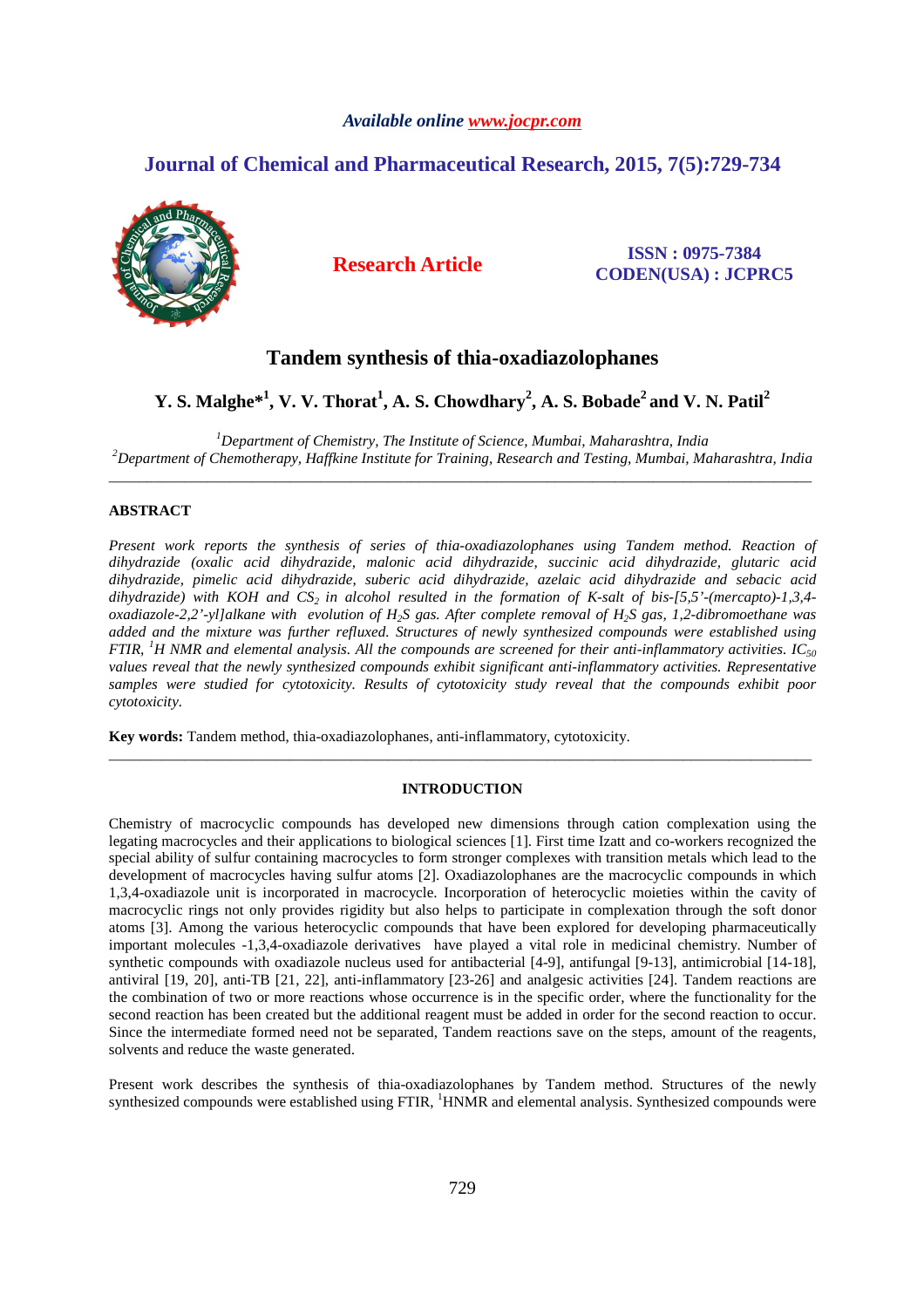tested for their utility as possible anti-inflammatory agents and representative samples were studied for cytotoxic activities.

*\_\_\_\_\_\_\_\_\_\_\_\_\_\_\_\_\_\_\_\_\_\_\_\_\_\_\_\_\_\_\_\_\_\_\_\_\_\_\_\_\_\_\_\_\_\_\_\_\_\_\_\_\_\_\_\_\_\_\_\_\_\_\_\_\_\_\_\_\_\_\_\_\_\_\_\_\_\_*

The reaction leading to the formation of the title compound is outlined in the Scheme 1

#### **Scheme 1**



**Fig.1 Synthesis of thia-oxadiazolophanes** 

# **EXPERIMENTAL SECTION**

Uncorrected melting points of the synthesized compounds were measured using open capillary tubes**.** FTIR spectra were recorded using BRUKER (Model 3000) FTIR spectrophotometer, <sup>1</sup>H NMR spectra were recorded using Varian, Mercury plus, 300 MHz NMR spectrophotometer. For recording NMR spectra DMSO was used as a solvent and TMS was used as an internal standard.

### **General procedure for synthesis of thia-oxadiazolophanes**

Reaction of acid dihydrazide with KOH and  $CS_2$  in alcohol resulted in the formation of K-salt of bis-[5,5'-(mercapto)-1,3,4-oxadiazole-2,2'-yl]alkane derivatives with evolution of H<sub>2</sub>S gas. After complete evolution of H<sub>2</sub>S gas, 1,2-dibromoethane was added to the reaction mixture and the mixture was further refluxed till solid product separated out.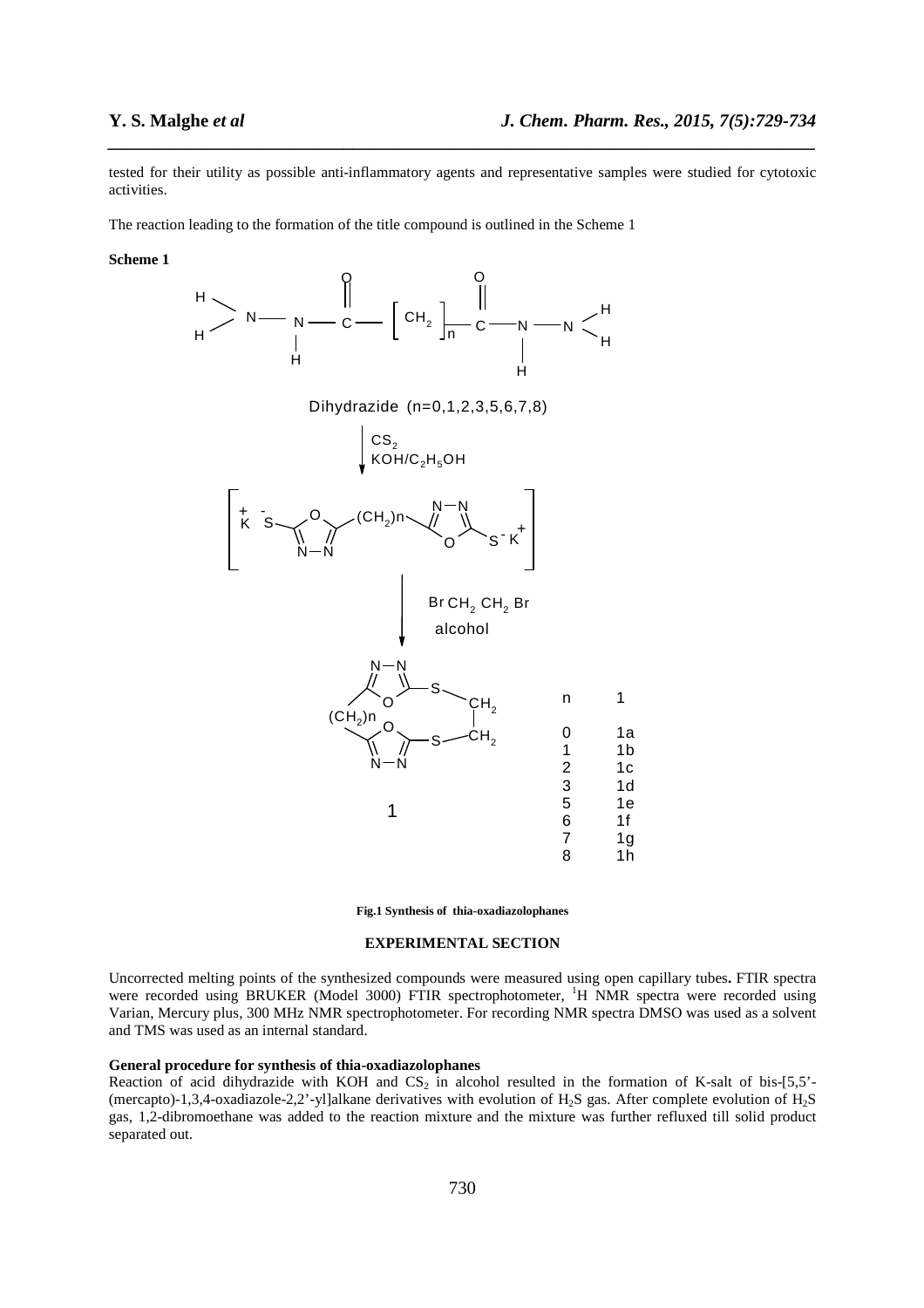#### **Synthesis of thia-oxadiazolophanes1 (a-h)**

To 0.01 mole carboxylic acid dihydrazide (oxalic acid dihydrazide, malonic acid dihydrazide, succinic acid dihydrazide, glutaric acid dihydrazide, pimelic acid dihydrazide, suberic acid dihydrazide, azelaic acid dihydrazide and sebacic acid dihydrazide) in alcohol, KOH (1.14 g, 0.02 mole) was added and the mixture was refluxed for 30 min. After in this hot mixture  $CS_2$  (1.2 mL, 0.02 mole) was added slowly with constant stirring, yellow precipitate was formed which dissolves on heating. Mixture was further refluxed till H<sub>2</sub>S gas evolves completely. After complete evolution of  $H_2S$  gas, 1,2-dibromoethane (0.9 mL,0.01 mole) was added slowly with stirring and the mixture was refluxed for 2 h. Solid product separates out. Product obtained was washed several times with warm ethanol and recrystallised with DMF: alcohol mixture having the ratio 1:10.

*\_\_\_\_\_\_\_\_\_\_\_\_\_\_\_\_\_\_\_\_\_\_\_\_\_\_\_\_\_\_\_\_\_\_\_\_\_\_\_\_\_\_\_\_\_\_\_\_\_\_\_\_\_\_\_\_\_\_\_\_\_\_\_\_\_\_\_\_\_\_\_\_\_\_\_\_\_\_*

#### **i) 1,2(2,5)-di(1,3,4-oxadiazola)-3,6-dithia-cyclohexaphane(1a)**

Yield: 1.96 g (86%), mp182 °C; ir(v cm<sup>-1</sup> KBr): 1654 (C=N), 1488 (S-CH<sub>2</sub>), 1041 (N-N), 1278 and 1153(C-O-C). <sup>1</sup>H nmr( $\delta$  ppm,DMSO-d<sub>6</sub>): 3.676(dd, 4H, -S-CH<sub>2</sub>-CH<sub>2</sub>-S-,J= 4.75, 6.95 Hz ). Anal. Cald. for C<sub>6</sub>H<sub>4</sub>N<sub>4</sub>O<sub>2</sub>S<sub>2</sub>: C, 31.57; H, 1.77; N, 24.54; S, 28.10. Found: C, 31.503; H, 1.771; N, 24.440; S, 28.21.

#### **ii) 1,3(2,5)-di(1,3,4-oxadiazola)-4,7-dithia-cycloheptaphane (1b)**

Yield: 1.79 g (74%), mp charred at 210<sup>o</sup>C; ir(v cm<sup>-1</sup>KBr): 1643 (C=N), 1498 (S-CH<sub>2</sub>), 1038 (N-N), 1252 and 1187(C-O-C); <sup>1</sup>H nmr ( $\delta$  ppm,DMSO-d<sub>6</sub>): 3.403 (s, 2H, -ring-CH<sub>2</sub>-ring-), 3.839 (s, 4H, -S-CH<sub>2</sub>-CH<sub>2</sub>-S-). Anal. Cald. for C7H6N4O2S2: C, 34.70; H, 2.50; N, 23,12; S, 26.47. Found: C, 34.57; H, 2.506; N, 23.17; S, 26.52.

#### **iii)1,4(2,5)-di(1,3,4-oxadiazola)-5,8-dithia-cyclooctaphane (1c)**

Yield: 1.68g (66%), mp charred at 195<sup>o</sup>C;  $ir(v \text{ cm}^{-1}$ KBr): 1661 (C=N), 1492 (S-CH<sub>2</sub>), 1044 (N-N), 1282 and 1154(C-O-C);<sup>1</sup>H nmr (δ ppm, DMSO-d<sub>6</sub>): 3.440 (s,4H, -ring-CH<sub>2</sub>-CH<sub>2</sub>-ring-), 3.689(s,4H, -S-CH<sub>2</sub>-CH<sub>2</sub>-S-). Anal. Cald. for C<sub>8</sub>H<sub>8</sub>N<sub>4</sub>O<sub>2</sub>S<sub>2</sub>: C, 37.49; H, 3.14; N, 21.86; S, 25.02. Found: C, 37.41; H, 3.15; N, 21.91; S, 25.07.

### **iv)1,5(2,5)-di(1,3,4-oxadiazola)-6,9-dithia-cyclononaphane (1d)**

Yield: 2.37g (88%), mp 115<sup>o</sup>C; ir (v cm<sup>-1</sup>KBr): 1635 (C=N), 1482 (S-CH<sub>2</sub>), 1060 (N-N), 1259 and 1165(C-O-C); <sup>1</sup>H nmr(δ ppm,DMSO-d<sub>6</sub>): 2.127(p, 2H,ring-C-CH<sub>2</sub>-C-,J=7.1 Hz), 2.966(t,4H, -ring-CH<sub>2</sub>-C-CH<sub>2</sub>-ring-, J=7.1 Hz), 3.608(s,4H, -S-CH2-CH2-S-). Anal. Cald. for C9H10N4O2S2: C, 39.99; H, 3.73; N, 20.72; S,23.72. Found: C, 39.85; H, 3.75; N, 20.70; S, 23.80.

# **v)1,6(2,5)-di(1,3,4-oxadiazola)-2,5-dithia-cycloundecaphane (1e)**

Yield: 2.1g (70%), mp charred at 200°C;  $ir(v \text{ cm}^{-1} \text{KBr})$ : 1627 (C=N), 1466 (S-CH<sub>2</sub>), 1039 (N-N), 1242 and 1153(C-O-C); <sup>1</sup>H nmr (δ ppm,DMSO-d6): 1.923(p, 2H, -ring-C-C-CH2-,J=7.3 Hz ), 2.727(p, 4H, 2x –ring-C-CH2-  $J=-7.3$  Hz ),  $3.143(t, 4H, 2x -1)$  -ring-CH<sub>2</sub>- $J=-7.3$  Hz),  $3.755(s, 4H, -S-CH<sub>2</sub>-CH<sub>2</sub>-CH<sub>2</sub>-S<sub>2</sub>)$ . Anal. Cald. for  $C_{11}H_{14}N_4O_2S_2$ : C, 44.28; H, 4.73; N, 18.78; S,21.50. Found: C, 44.24; H, 4.74; N, 18.80; S, 21.53.

### **vi)1,6(2,5)-di(1,3,4-oxadiazola)-2,5-dithia-cyclododecaphane (1f)**

Yield:  $2.74$  g (88%), mp 102°C; ir(v cm<sup>-1</sup>KBr): 1668 (C=N), 1486 (S-CH<sub>2</sub>), 1009 (N-N), 1260 and 1156(C-O-C), <sup>1</sup>H nmr (δ ppm,DMSO-d<sub>6</sub>): 1.348(br, 4H, 2x-ring-C-C-CH<sub>2</sub>-), 1.664(p, 4H, 2x -ring-C-CH<sub>2</sub>-, J=7.2 Hz), 2.812(t, 4H, 2 x-ring-CH<sub>2</sub>-,J=7.4 Hz ), 3.602(s, 4H, -S-CH<sub>2</sub>-CH<sub>2</sub>-S-). Anal. Cald. for C<sub>12</sub>H<sub>16</sub>N<sub>4</sub>O<sub>2</sub>S<sub>2</sub>: C, 46.13; H, 5.16; N,17.93; S,20.53. Found: C, 46.12; H, 5.15; N, 17.93; S, 20.52.

# **vii)1,6(2,5)-di(1,3,4-oxadiazola)-2,5-dithia-cyclotridecaphane (1g)**

Yield: 2.67g (82%), mp 182<sup>o</sup>C; ir(v cm<sup>-1</sup>KBr): 1630 (C=N), 1482 (S-CH<sub>2</sub>), 999 (N-N), 1222 and 1146(C-O-C),<sup>1</sup>H nmr( $\delta$ ppm,DMSO-d<sub>6</sub>):1.278 (br,6H,-ring-C-C-CH<sub>2</sub>-CH<sub>2</sub>-CH<sub>2</sub>-),1.662

p, 4H,2 x ring-C-CH<sub>2</sub>-,J=7.3 Hz ), 2.806(t, 4H, 2 x –ring-CH<sub>2</sub>-, J=7.3 Hz), 3.600(s, 4H, -S-CH<sub>2</sub>-CH<sub>2</sub>-S-). Anal. Cald. for C<sub>13</sub>H<sub>18</sub>N<sub>4</sub>O<sub>2</sub>S<sub>2</sub>: C, 47.83; H, 5.55; N, 17.16; S, 19.64. Found: C, 47.76; H, 5.57; N, 17.19; S, 19.70.

### **vii)1,6(2,5)-di(1,3,4-oxadiazola)-2,5-dithia-cyclotetradecaphane (1h)**

Yield: 3.0 g (90%), mp 109°C; ir(v cm<sup>-1</sup>KBr): 1638 (C=N), 1488 (S-CH<sub>2</sub>), 1004 (N-N), 1222 and 1156(C-O-C); <sup>1</sup>H nmr(δ ppm,DMSO-d<sub>6</sub>):1.307(br,8H,2x–ring-C-C-CH<sub>2</sub>-CH<sub>2</sub>-,) 1.654(p, 4H, 2 x ring-C-CH<sub>2</sub>-, J=6.8 Hz), 2.807(t, 4H, 2 x –ring-CH<sub>2</sub>-, J= 7.3 Hz), 3.599(s, 4H, -S-CH<sub>2</sub>-CH<sub>2</sub>-S-). Anal. Cald. for C<sub>14</sub>H<sub>20</sub>N<sub>4</sub>O<sub>2</sub>S<sub>2</sub>: C, 49.40; H, 5.92; N, 16.45; S, 18.83. Found: C, 49.29; H, 5.94; N, 16.48; S, 18.88.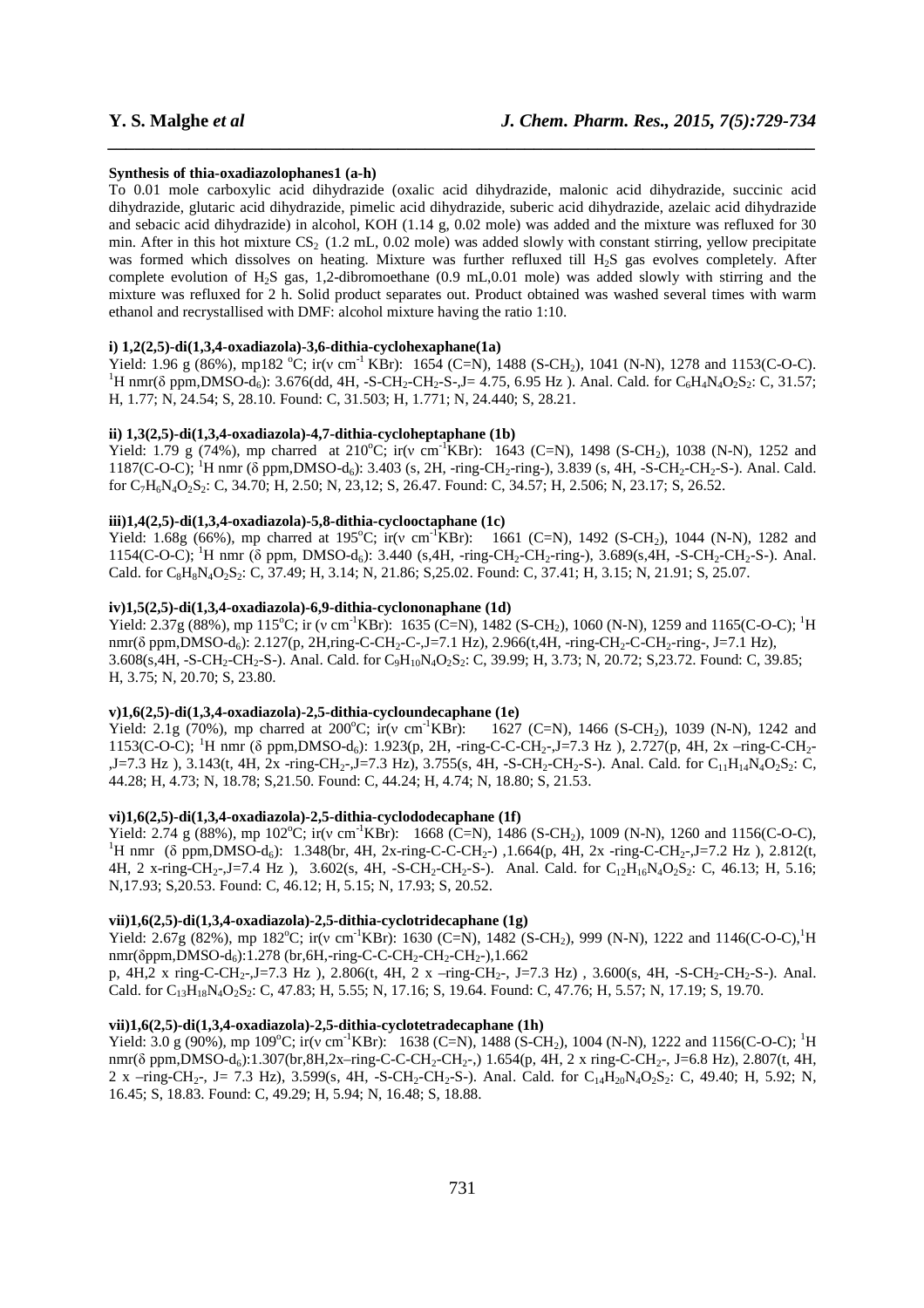# **BIOLOGICAL ACTIVITIES**

#### 1**) Anti-inflammatory activity**

Anti-inflammatory potential of the synthesized compounds were assessed using human RBC'S. Fresh human blood (5 mL) was collected and transferred to the centrifugation tubes containing sodium citrate to prevent clotting. These tubes were centrifuged at 3000 rpm for 10 min and washed three times with equal volume of normal saline.Volume of the blood was measured and reconstituted as 10 %v/v suspension with normal saline. Reaction mixture consisting 1.0 mL test sample of various concentrations in normal saline and 0.5 mL 10% HRBC suspension , 1 mL 0.2 M phosphate buffer, 1 mL hypo saline were incubated at 37 <sup>o</sup>C for 30 min and centrifuged at 3000 rpm for 30 min. Hemoglobin content of the supernatant solution was estimated spectrophotometrically at 560 nm. Dichlorofenac was used as standard. Percentage of HRBC heamolysis and the IC<sub>50</sub> values were calculated and are presented in Table 1.

*\_\_\_\_\_\_\_\_\_\_\_\_\_\_\_\_\_\_\_\_\_\_\_\_\_\_\_\_\_\_\_\_\_\_\_\_\_\_\_\_\_\_\_\_\_\_\_\_\_\_\_\_\_\_\_\_\_\_\_\_\_\_\_\_\_\_\_\_\_\_\_\_\_\_\_\_\_\_*

| Table 1 Anti-inflammatory activity $(IC_{50})$ of the synthesized compounds |  |  |  |
|-----------------------------------------------------------------------------|--|--|--|
|-----------------------------------------------------------------------------|--|--|--|

| Sr.No.         | Compound      | $IC_{50}+S.D$<br>$\mu$ g/mL |
|----------------|---------------|-----------------------------|
|                | 1a            | $23.25 + 1.03$              |
| 2              | 1b            | $19.03 + 1.16$              |
| 3              | 1c            | $18.01 + 1.19$              |
| $\overline{4}$ | 1d            | $15.45 + 1.37$              |
| 5              | 1e            | $17.69 + 1.09$              |
| 6              | 1f            | $23.03 + 1.45$              |
| 7              | 1g            | $20.19 + 1.66$              |
| 8              | 1h            | $12.36 + 1.02$              |
|                | Dichlorofenac | $8.98 + 0.136$              |

# **2) In vitro cytotoxicity study**

Two representative samples were studied for short term in vitro cytotoxicity using Dalton's lymphoma ascites cells (DLA). Tumor cells aspirated from the peritoneal cavity of tumor bearing mice were washed thrice with phosphate buffered saline (PBS). Cell viability was determined by trypan blue exclusion method. Viable cell suspension (1  $x10<sup>6</sup>$  cells in 0.1 mL) was added to tubes containing various concentrations of the test compounds and the volume was made to1 mL using PBS. Control tube contained only cell suspension. These assay mixtures were incubated for 3 h at 37 °C. Further cell suspension was mixed with 0.1 mL of 1% trypan blue and kept for 3 min and loaded on a haemocytometer. Dead cells take up the blue color of trypan blue while live cells do not take up dye. Number of stained and unstained cells was counted separately. Percentage cytotoxicity was calculated and the results obtained are presented in Table 2.

| Table 2 Cytotoxicity of the representative compounds |  |  |
|------------------------------------------------------|--|--|
|                                                      |  |  |

|                     | Percentage cell death (DLA) |                    |  |
|---------------------|-----------------------------|--------------------|--|
| Concentration µg/mL | Compound 1a                 | <b>Compound 1f</b> |  |
| 200                 |                             | 18                 |  |
| 100                 |                             |                    |  |
| 50                  | 05                          | 02                 |  |
| 20                  |                             | $($ )(             |  |
|                     |                             |                    |  |

#### **RESULTS AND DISCUSSION**

Tashtoush et al.  $[27]$  reported the reaction of acid dihydrazides with KOH and  $CS<sub>2</sub>$ . They reported that the dihydrazides from dimethyl glutarate, dimethyl adipate, dimethyl pimelate, dimethyl suberate, dimethyl azelate and dimethyl sebacate gives the expected bis-[5,5'-(mercapto)-1,3,4-oxadiazole-2,2'-yl] alkane derivatives. They also reported that the dihydrazides from malonate and succinate does not give the desired product, bis-[5,5'-(mercapto)- 1,3,4-oxadiazole-2,2'-yl] methane and bis-[5,5'-(mercapto)-1,3,4-oxadiazole-2,2'-yl] ethane respectively. Malonic acid dihydrazide and succinic acid dihydrazide under the similar conditions undergo intramolecular cyclisation and gives the corresponding dicarboxylic acid and 2,5-dimercapto-1,3,4-thiadiazole.

Madhukar Chande and co-worker [28] reported the synthesis of bis-[5,5'-(mercapto)-1,3,4-oxadiazole-2,2'-yl] butane from adipic acid dihydrazide. Further, they have synthesized thia-oxadiazolophanes from bis-[5,5'- (mercapto)-1,3,4-oxadiazole-2,2'-yl] butane using various dibromo alkanes. This method of synthesis of oxadiazolophanes is a four step process also the yield is moderate. Further by this method for the synthesis of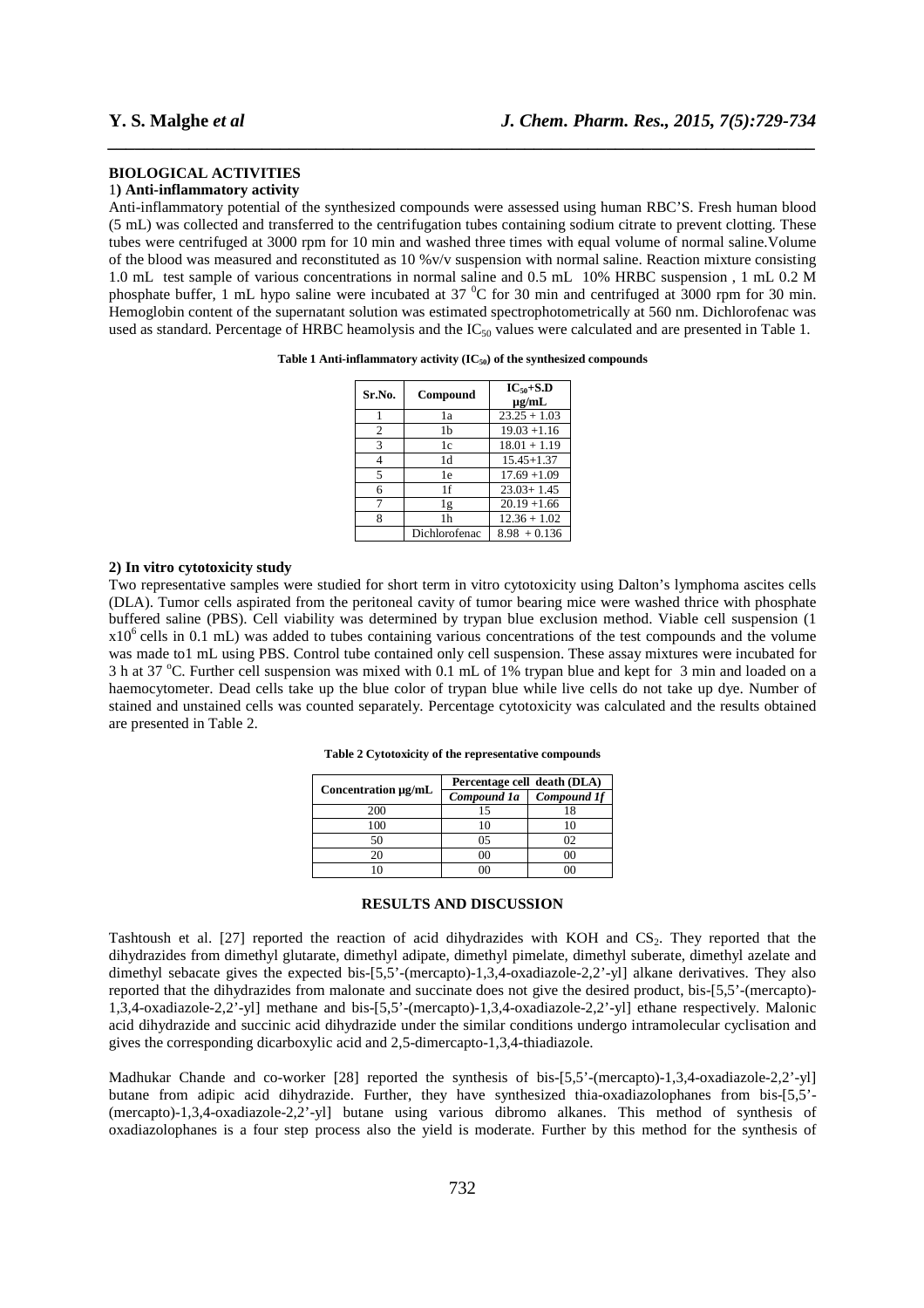oxadiazolophanes, mercapto derivative of 1,3,4-oxadiazole is required. But Tashtoush et al. [27] reported that the mercapto derivative of 1,3,4-oxadiazole from malonic acid dihydrazide and succinic acid dihydrazide cannot obtained using  $CS_2$ , KOH followed by acidification. In a present work, we report the synthesis of thiaoxadiazolophanes using Tandem method. With Tandem method, oxadiazolophanes from malonic acid dihydrazide and succinic acid dihydrazide were obtained. Also other oxadiazolophanes derived from oxalic acid dihydrazide, glutaric acid dihydrazide, pimelic acid dihydrazide, suberic acid dihydrazide, azelaic acid dihydrazide and sebacic acid dihydrazide were synthesized and gives better yields. Tandem reaction reduces the steps involved in reaction, amount of reagents and solvents used thus decreases the waste generated.

*\_\_\_\_\_\_\_\_\_\_\_\_\_\_\_\_\_\_\_\_\_\_\_\_\_\_\_\_\_\_\_\_\_\_\_\_\_\_\_\_\_\_\_\_\_\_\_\_\_\_\_\_\_\_\_\_\_\_\_\_\_\_\_\_\_\_\_\_\_\_\_\_\_\_\_\_\_\_*

In alcoholic solution of potassium hydroxide, a potassium ion helps in template formation and it favors the regioselective S-alkylation [3]. Formation of the product is confirmed on the basis of IR and NMR data. IR spectra showed the peak between 1628 to 1668 cm<sup>-1</sup> due to (C=N). Presence of peak in the range 1238 to 1281 cm<sup>-1</sup> and 1148 to 1159 cm<sup>-1</sup> gives the evidence for the 1,3,4-oxadiazole ring closure. Peaks in <sup>1</sup>H NMR spectra were consistent with the various protons. Reaction conditions and the work up procedures are mild, simple and convenient. Tandem reactions are highly desirable because they increase synthetic efficiency by decreasing the number of laboratory operations, chemicals and the solvent used. Results of anti-inflammatory activity study revealed that the synthesized compounds exhibits better anti-inflammatory activity. Representative compounds studied shows poor cytotoxic activity.

# **CONCLUSION**

Thia-1,3,4-oxadiazolophanes have been synthesized using Tandem method and reduced the number of steps, waste generated and solvent required. Anti-inflammatory activity study revealed that the synthesized compounds possess significant anti-inflammatory activity compared with the standard. It can be concluded that this class of compounds certainly hold great promise for discovering compounds with safer pharmacological activities.

# **REFERENCES**

[1]CJ Pederson, *J. Am. Chem. Soc.*, **1970**, 89, 2495-2496.

[2] GW Gokel, Crown Ethers And Cryptands in Monographs in Supramolecular Chemistry (Ed, J F Stoddart) The Royal Society of Chemistry, London, England, vol.3, **1991**, 190.

[3]MS Chande; C Sajithkumar; HS Mondkar; PA Brave; S Diwan, *J. Heterocyclic Chem*., **2012**, 49, 329-335.

[4]LM Thomasco; RC Gadwood; EA Weaver; JM Ochoada; CW Ford; GE Zurenko; JC Hamel; D Stapert ; JK Moerman; RD Schaadt; BH Yagi, *Bioorg. Med. Chem. Lett.,* **2003**, 13, 4193-4196.

[5]RM Srivastava; LA De Almeida; OS Viana; SMJ Da Costa; MTJA Catanho; JOF De Morais, *Bioorg. Med. Chem.*, **2003**, 11(8), 1821-1827.

[6] S Gulay; P Erhan; E Melike; O Meral, 3rd*International Symposium on Pharmaceutical Chemistry, Istanbul*, *Turkey*, **2002**, 57 (7), 539-542.

[7] DA Heerding; G.Chang; WE DeWolf; AP Fosberry; CA Janson; DD Jaworski; E McManus; WH Miller; T D Moore; DJ Paney; X Qui; SF Rittenhouse; C Slater-Radosti; W Smith; DT Takata; KS Vaidye; CCK Yuan; WF Huffman, *Bioorg. Med. Chem. Lett.*, **2001**, 11(16), 2061-2065.

[8] Y Murti; V Mehrotra; D Pathak, *Int. Journal Of Drug Design And Discovery,* **2011**, 2(4), 659-665 .

[9] OM Ahmed; A Mahmud; T Hasan; Mahmoud AL-Talib, *Polish J. Pharmacology*, **2002**, 54, 53-59.

[10] BN Goswami; JCS Kataky; JN Baruash, *J. Heterocycl. Chem.*, **1984**, 21, 205-208.

[11] BS Holla; KN Poojary; B Kalluraya; PV Gowda, *Indian J. Heterocycl. Chem.*, **1996**, 5, 273-276.

[12] MB Talawr; SR Dejai; YS Sommanavar; SC Marihal; SC Bennur, *Indian J. Heterocycl. Chem.*, **1996**, 5, 215- 218.

[13] C Rakesh; A Anshu; KP Manoj; CS Prabodh; M Sukumar; KR Thengungal, *Acta Poloniae Pharmaceutica-Drug Research,* **2010**, 67, 247-253.

[14] AA Kadi; NR El-Brollosy; OA Al-Deeb; EE Habib; TM Ibrahim; AA El-Emam, *Eur. J. Med. Chem.,* **2007**, 429(2), 235-242.

[15] BB Lohray; VB Lohray; BK Srivastava; PB Kapadnis; P Pandya, *Bioorg. Med. Chem.*, **2004**, 12, 4557-4564.

[16] M Weidnwe-Wells; HM Werblood; R Goldschmidt; K Bush; BD Foleno; JJ Hilliard; J Melton; E Wira; MJ Macielag, *Bioorg. Med. Chem. Lett.,* **2004**, 14 , 3060-3072.

[17] SD Paget; BD Foleno; CM Bogges; RM Golschmidt; DJ Hlasta; MA Weidner-wells; HM Werblood; E Wira; K Bush; M Macielag, *Bioorg. Med. Chem. Lett.,* **2003**, 13, 4173-4177.